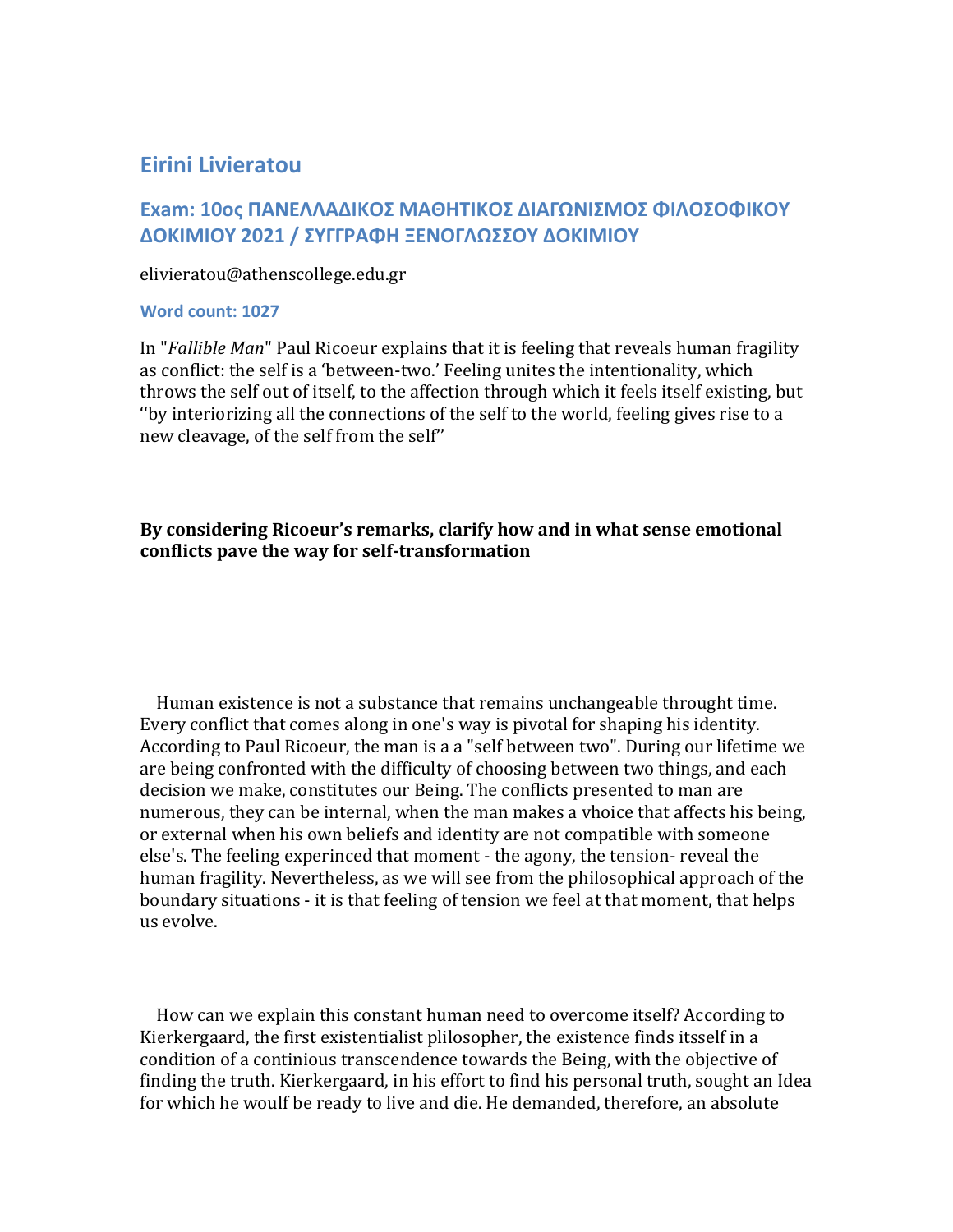commitment to the seeking of truth in an effort to find something stable in his life. He did not desire to anchor his thought on an objective which he himself had nor created, but on something that was growing along with him and that would remain on him even if the world collapsed. He strongly dissagreed with the prevailing philospher of his time, Hegel, who presented his absulute objective truth. Kierkergaard therefore anchors the existence to "the tree of the Idea", from which he draws stability and strength. The "request" for this Idea has to be internal because only in that case there is prospect of finding the Truth. From this point of view, every difficulty that one overcomes, shapes his identity, because overcoming it means being one step closer to your Truth. However, this journey is not an easy one. It is full of difficulties tension and anguish. These feelings are the ones that reveal the human fragility but without them, there is no change, no "trancendence".

According to Karl Jaspers, whose work is influenced by Kierkergaard's philosophy, there are boundary situations in human life, which question one self to the core of his existence. Boundary situations are the ones we cannot overcome, neither change, such as death guilt, insecurity. These boundary situations shed light like a thunder does, to the being as the man himself is transformed by the experience. More specifically, according to Jaspers an unpredictable and very serious threat for the existence is the source of a transformation of concience. The transformation is obtained through "inner action" of a trancending philosophical though. Only through the trancendence of the existence from the realm of the empirical world (εντεύθεν) to the realm of the metaphysical world (εκείθεν) through the philosophical vision can a man discover his aunthenticity and his existence. The realm of the philosophican vision appears with momentary strikes like lightnings that shed light, momentarily, on the absolute darkness, the same way a thunder sheds light on a dark night. This is why to philosophize for Jaspers means to balance within the limits of knowledge and truth.

Both Kierkaraard and Jaspers, present human existence associated to its Truth, its Being. Either in the form of constant trancendence towards the Idea, presented by Kierkergaard, or the transcendence caused by a boundary inescepable situation for Jaspers, the self transforms. At this point of my analysis, I would like to briefly refer to Panagioti Kondili's "Theory of Decision" (θεωρία της απόφασης), in which he eloquently describes that every decision that one makes, requires leaving something behind. All these decisions shape our unique identity, which is important for our survival in the world.

When we reach those limits, and we have to make a choice we feel anguish. According to Sartr, who doesn't adopt a theological approach, the man is "condemned to free" because he has to face the concequences of his actions. We shape our identity through the choices we are "condemned" to make, and we have